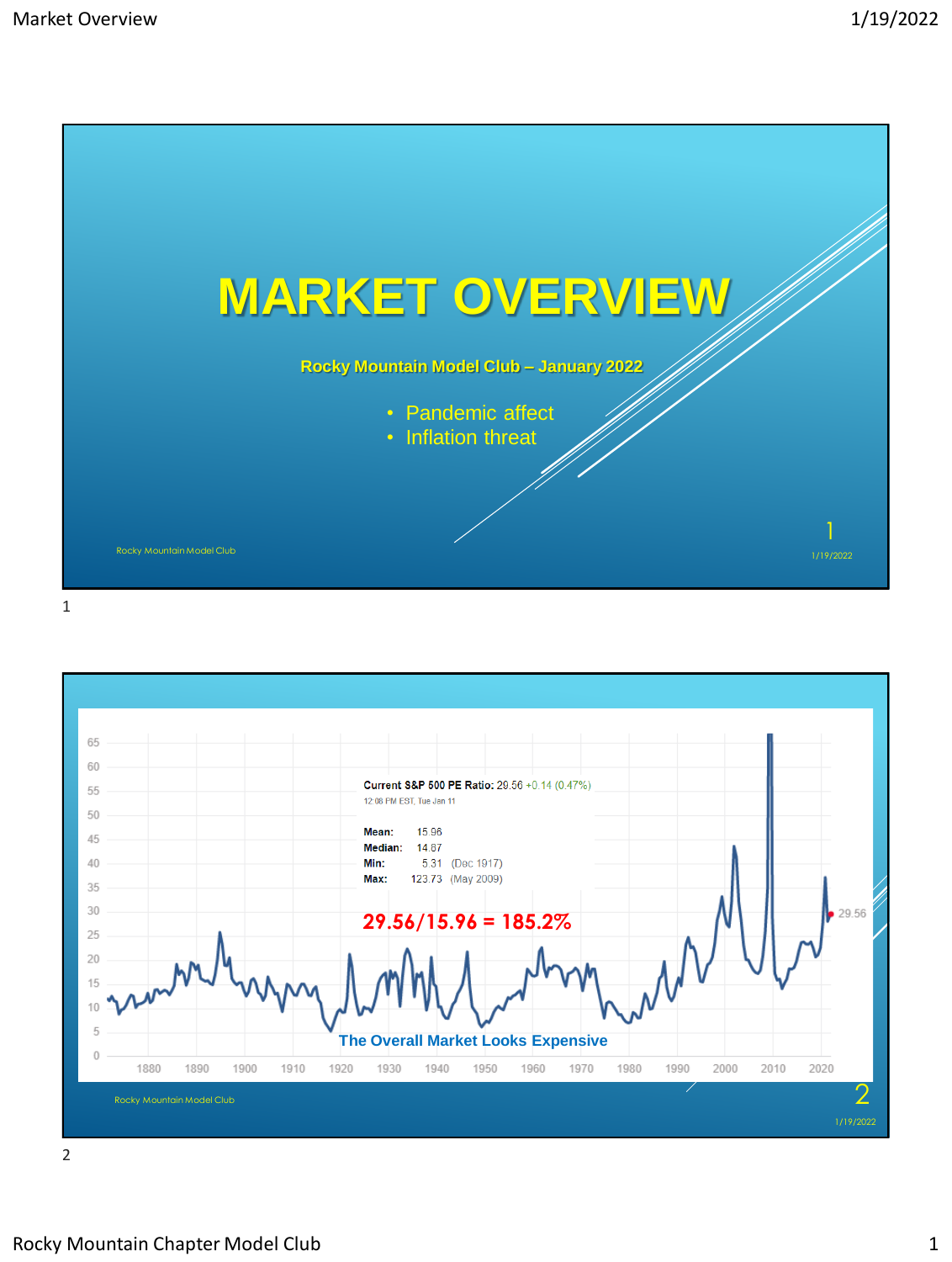

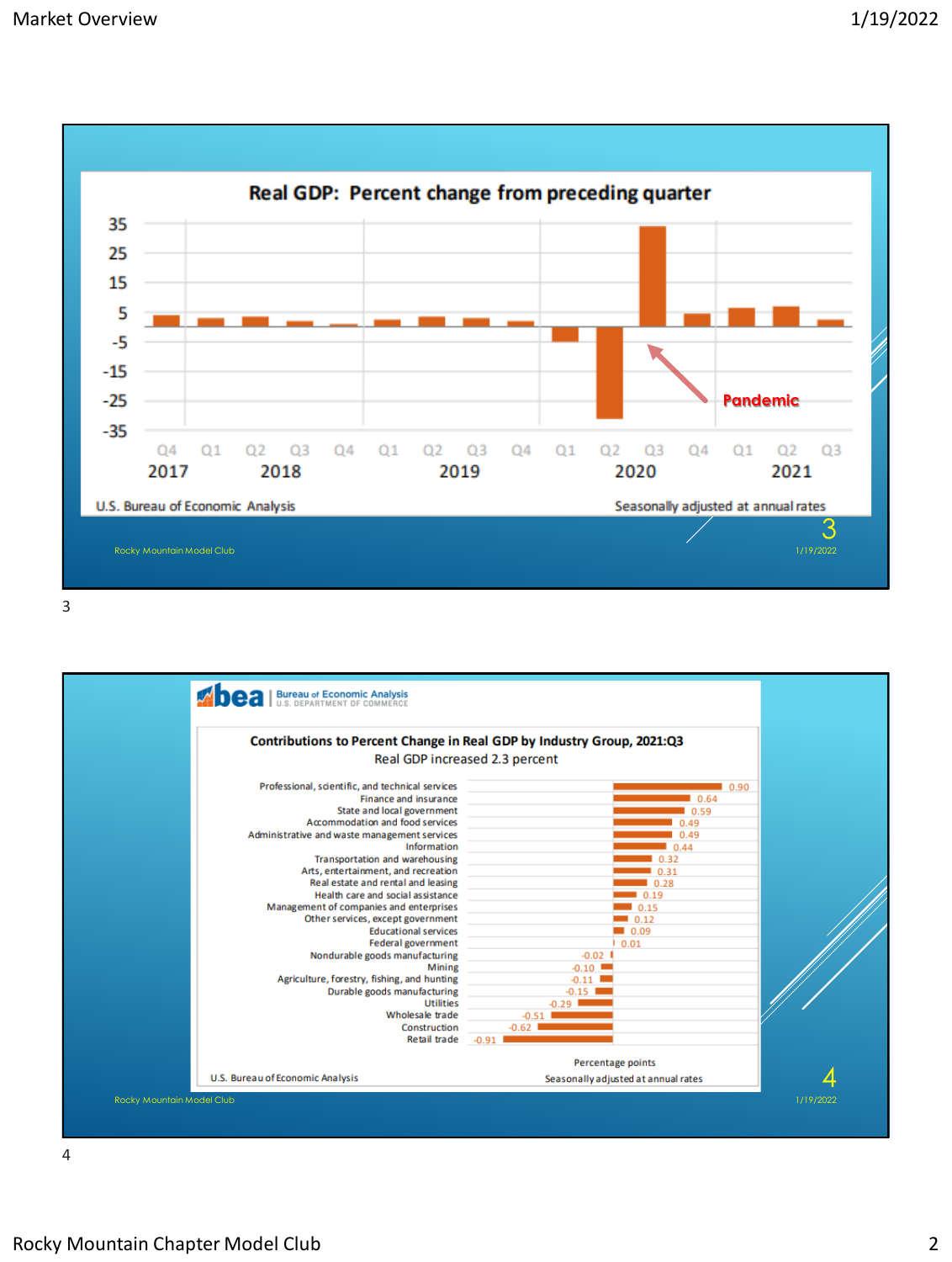

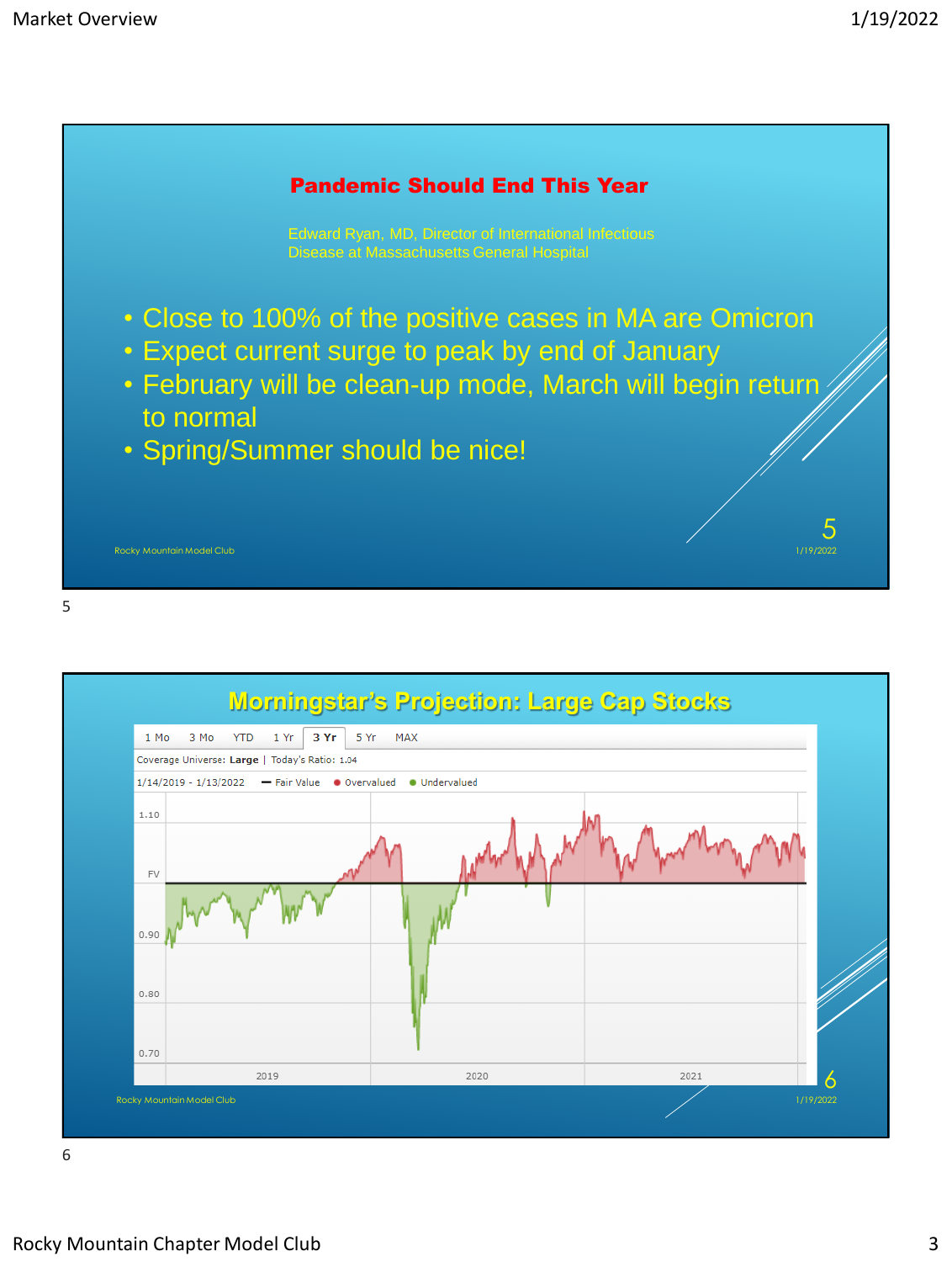





Rocky Mountain Chapter Model Club 4 and 2008 and 2008 and 2008 and 2008 and 2008 and 2008 and 2008 and 2008 and 2008 and 2008 and 2008 and 2008 and 2008 and 2008 and 2008 and 2008 and 2008 and 2008 and 2008 and 2008 and 20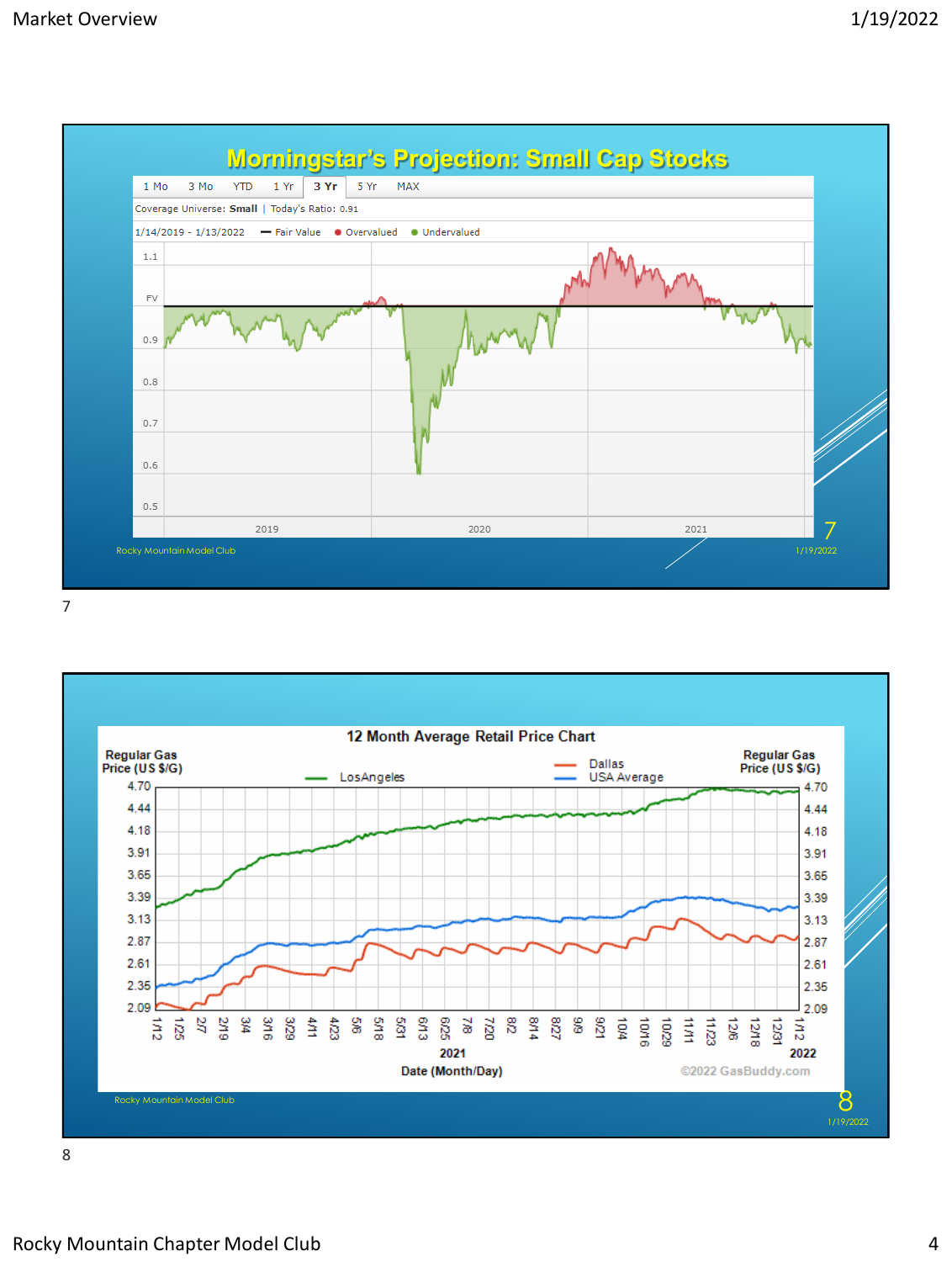